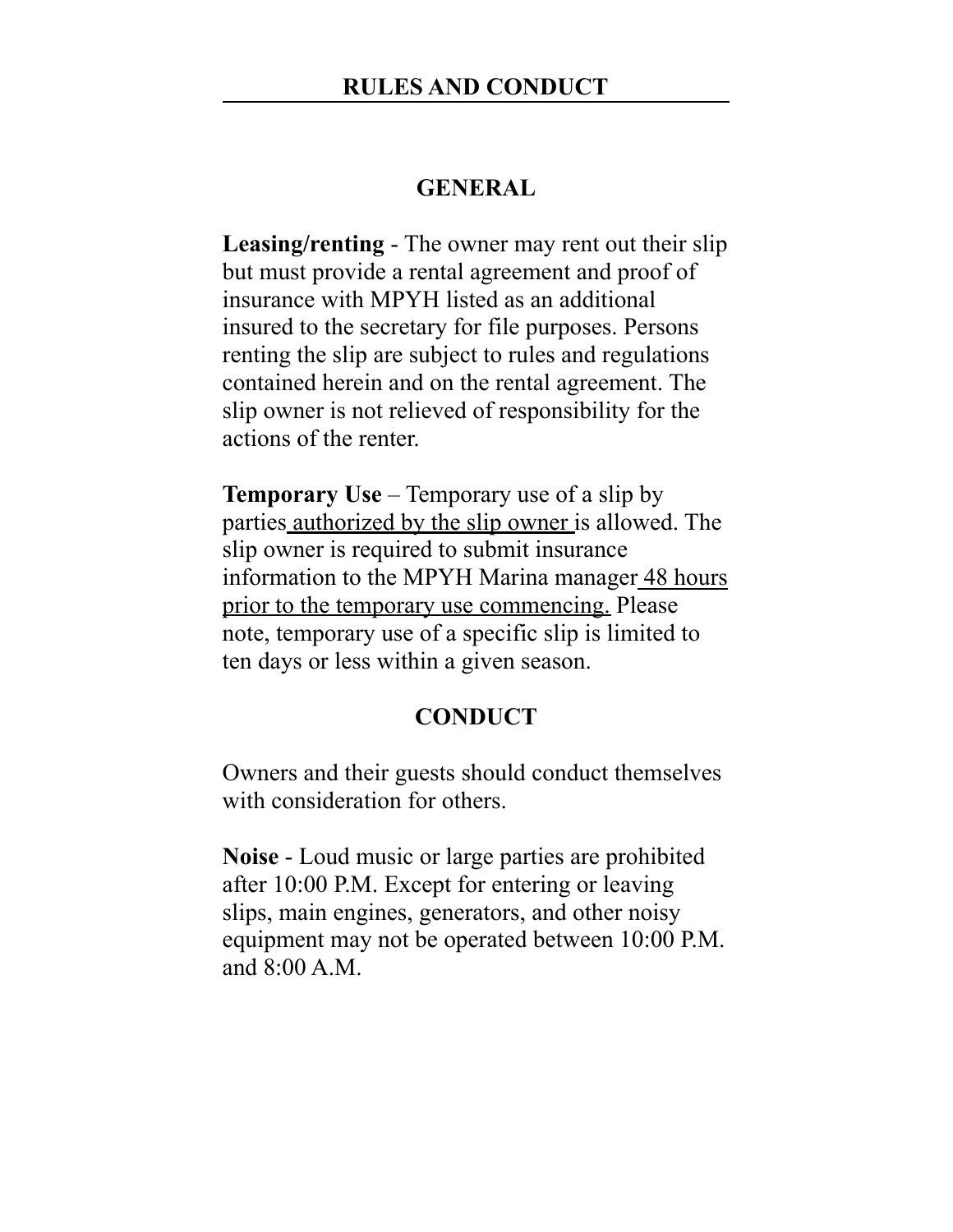**Noise** - Radios being played at the swimming pool or any outside area of the marina must be kept at a low volume so as not to disturb others.

**Pollution** - Members and their guests shall not throw cans, bottles, refuse, waste, oil, raw sewage, or any other inappropriate material in the marina waters. It is illegal for holding tanks to be pumped into the river. Please report any violations to your dock representative. Violations will be reported to the DNR.

Refuse may be deposited only in containers supplied for that purpose. Lavatories may not be used for the disposal of sewage from portable toilets. A pump-out station is provided for holding tanks and porta-potties.

**No Wake Zone** - Boats operated in or near the marina must be operated at speeds so as not to cause large wakes. No wake buoys are placed on the north and south ends of the marina and should be observed. Under Minnesota law, the damage your wake causes are treated the same as damage caused by an actual collision.

**Anti-Harassment & Anti Bullying Policy** - Verbal bullying: slander, ridiculing or maligning a person or his or her family will not be tolerated. Mulberry Point Yacht Harbor strives to create and maintain a Marina environment in which people are treated with dignity, decency and respect.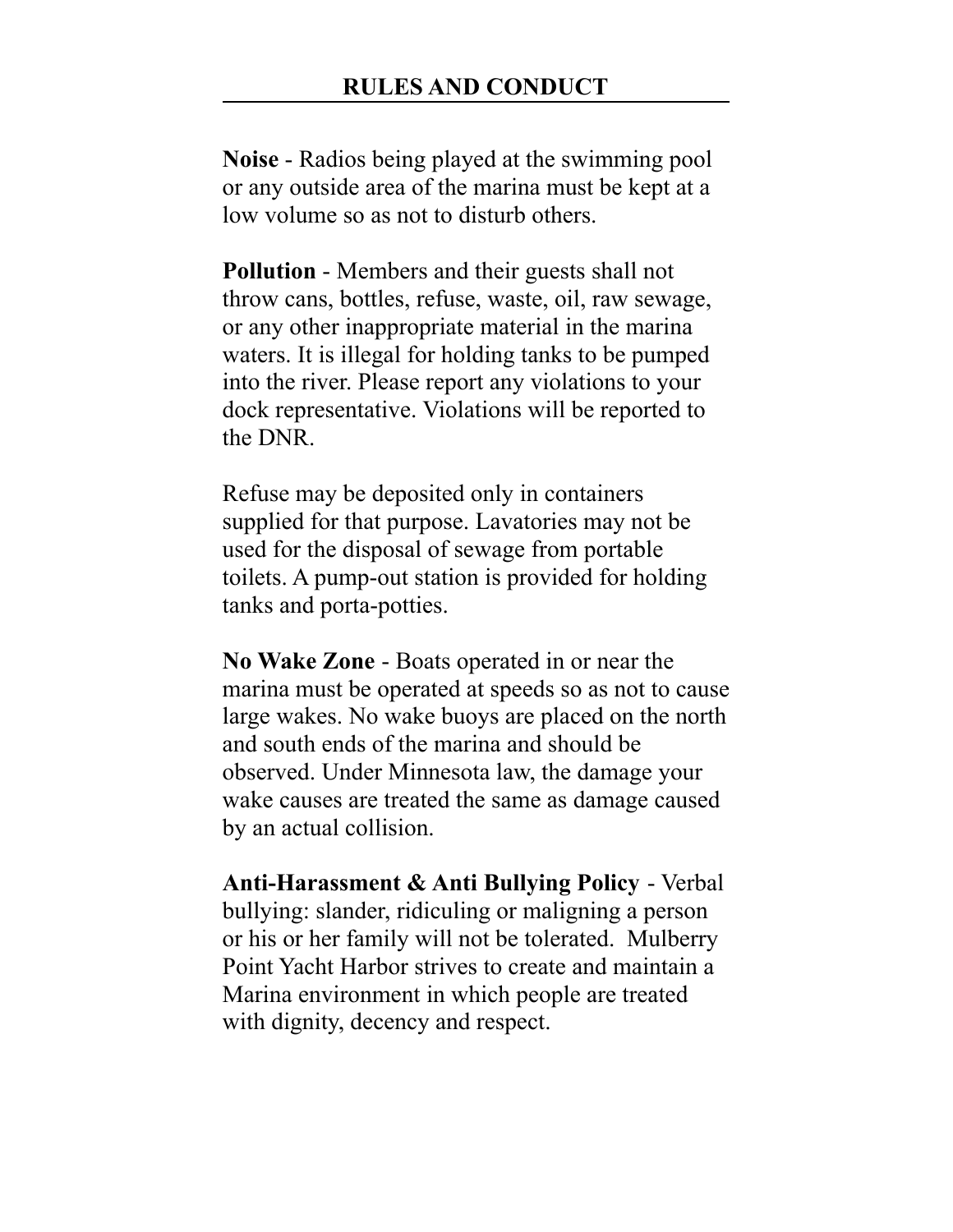**Children** - Members are responsible for the behavior and actions of their children. Members are also responsible for any other children visiting them. The cost of any damage or destruction done by children of members or by children visiting members, to any buildings, landscaping or any marina property will be charged to the person responsible for the child while he or she is on the premises.

**Commercial Use** - No charters are to originate or terminate from the docks. Boat rental or commercial sales from dock areas are also prohibited.

### **SAFETY**

**Fueling** - All fueling must be done only at the gas dock. Fueling at any other location is strictly prohibited.

**Repairs/Maintenance** - Normal repairs and maintenance on the boat may be done by the boat owner but must be done safely. No major overhauls or removal of engines will be permitted at the docks. Work done by outside contractors, etc. must be done only by a bonded and insured contractor. A certificate of appropriate insurance protecting adjacent boats and the marina must be available. You are responsible for the clean-up of toxic materials such as drain oil, anti-freeze, bottom paint scrapings, acid washes, and batteries. A fine of \$10,000.00 can be imposed for allowing these materials to enter the river.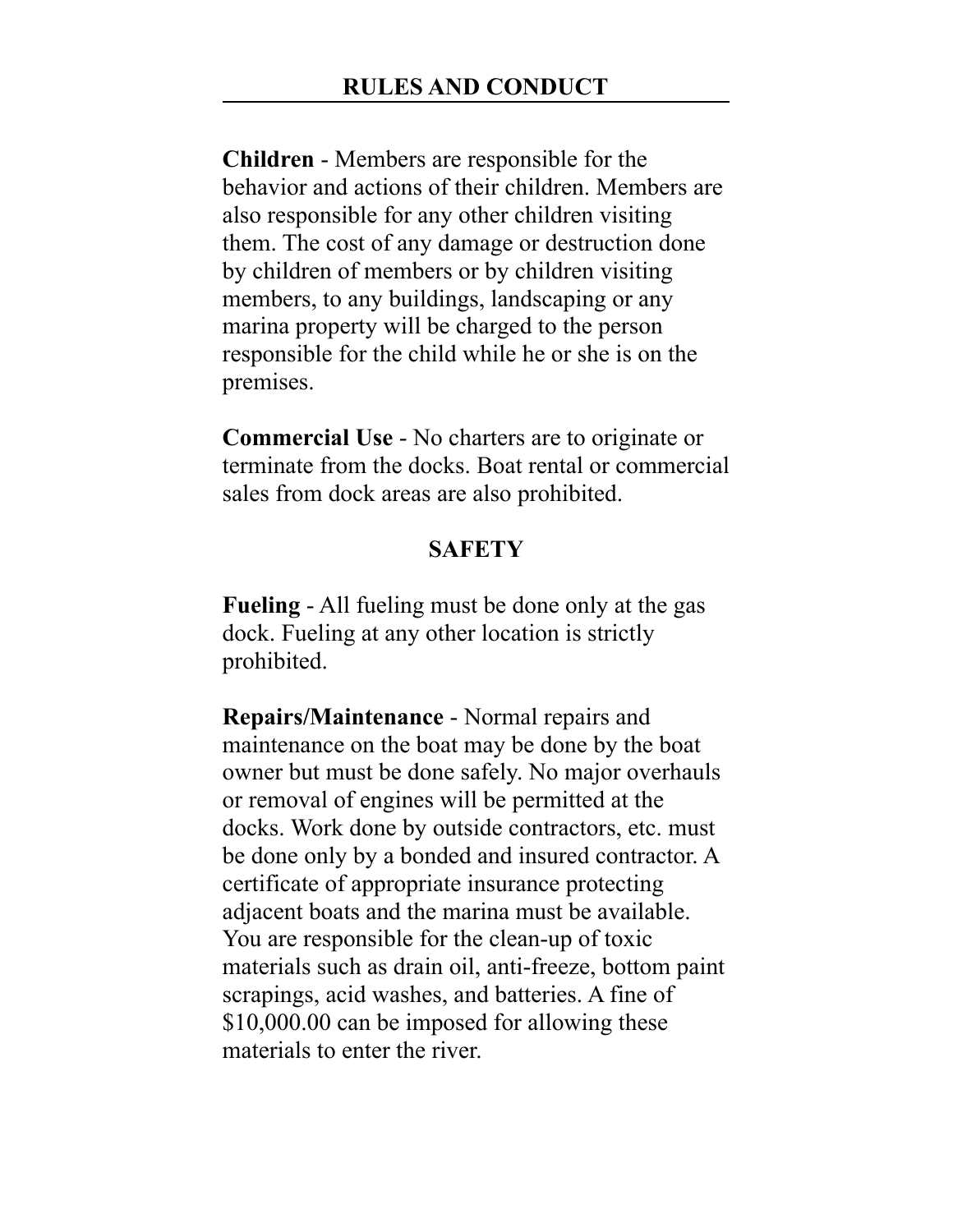**Repairs / Maintenance -** This includes runoff from under your boat while on land. Contact Washington County for a list of hazardous waste disposal sites. Unused equipment may not be left on the docks unless stored in an approved dock box.

Contact the office, at  $info(\omega)$ mpyh.com, if you notice any burned-out lights, extensive weed growth, loose decking boards, or any other repair or maintenance issues that could affect the safety of the marina. This information will be passed on to our maintenance personnel for repair.

**Electrical cords** - Must be an approved marina-type cord and must be kept out of contact with the water. Boats are not allowed to hook up to electrical power over the winter months unless approved by the Board for "bubbling" purposes. Violators will be unplugged and are subject to a grievance being filed against them.

**Grilling** - The use of portable charcoal or wood-fired cooking equipment is not allowed on any docks or boats moored in the marina. Propane grills are allowed but only on boats, not on dock fingers or walkway areas.

**Boat Condition** - All boats must meet minimum safety standards set up by the U.S. Coast Guard. Only boats in good condition and legally registered shall be admitted to berthing areas. Courtesy Coast Guard inspections are available at the marina.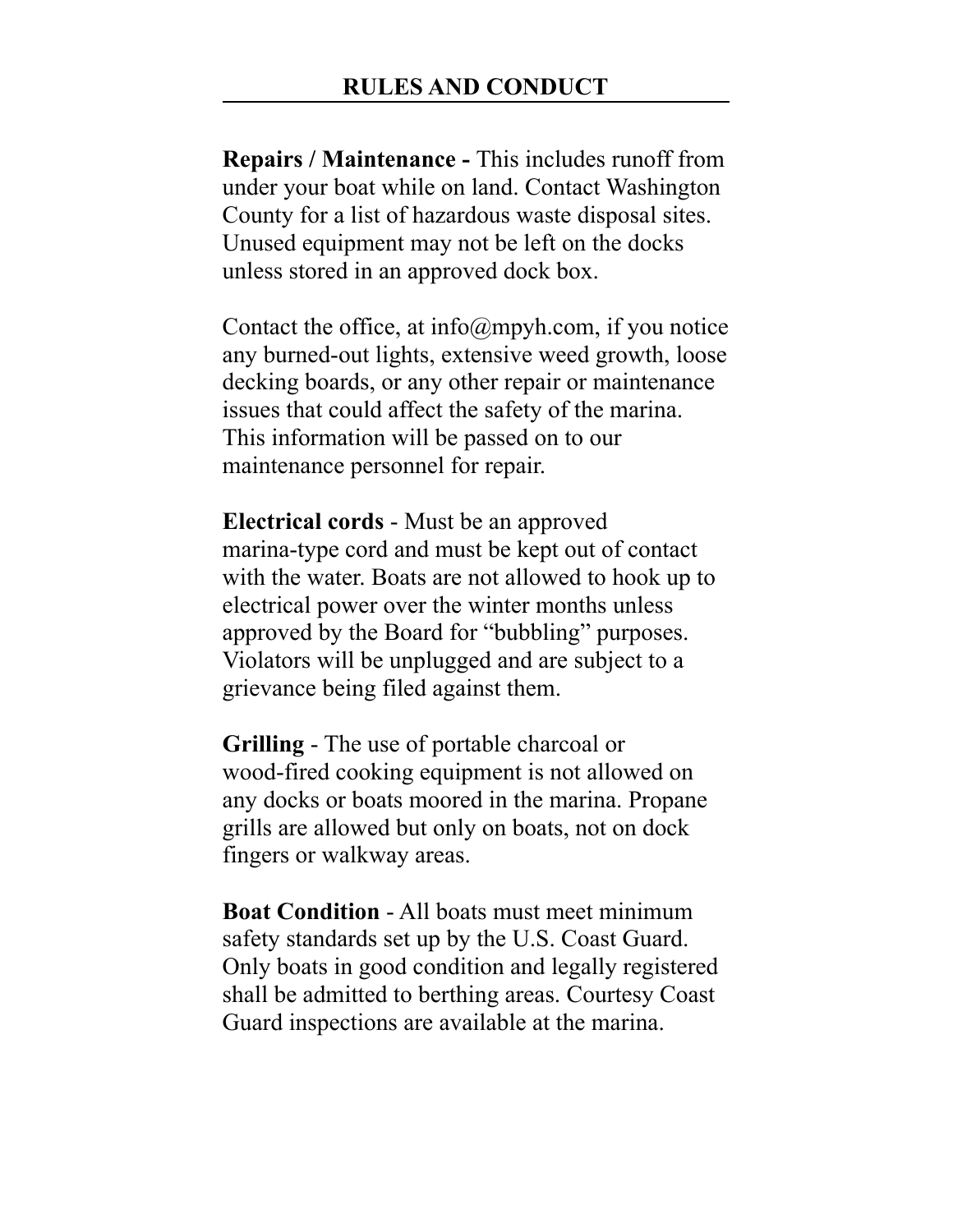**Swimming** - Swimming in the marina is strictly prohibited.

**Paddle Boarding and Kayaks -** Paddleboards and kayaks may not be stored on dock walkways or fingers. Members who enjoy these activities should be aware of navigational channels and be courteous to those you share the Marina with. When launching a paddleboard or kayak it is recommended using the outer A Dock, North end of D Dock, or North end of E Dock.

### **Using of Wheeled Recreational Equipment Within the Marina Facilities** - For safety

purposes, wheeled recreational equipment shall not be used on the docks. To include but not be limited to bikes, skateboards, rollerblades, and scooters.

**Obstacles** - Common dock walkways shall be kept absolutely clear of obstructions and nuisances (water hoses, electrical cords, etc.). No boat appendage shall obstruct docks or waterways. This includes all items such as transoms, platforms, bow pulpits, or other projections.

# **ANIMALS**

While moored in the Marina, pet owners are responsible for all aspects of their animal's behavior. When off boats, animals must be leashed. Animals found roaming freely will be reported to Stillwater Animal Control. Droppings must be disposed of properly by the owner.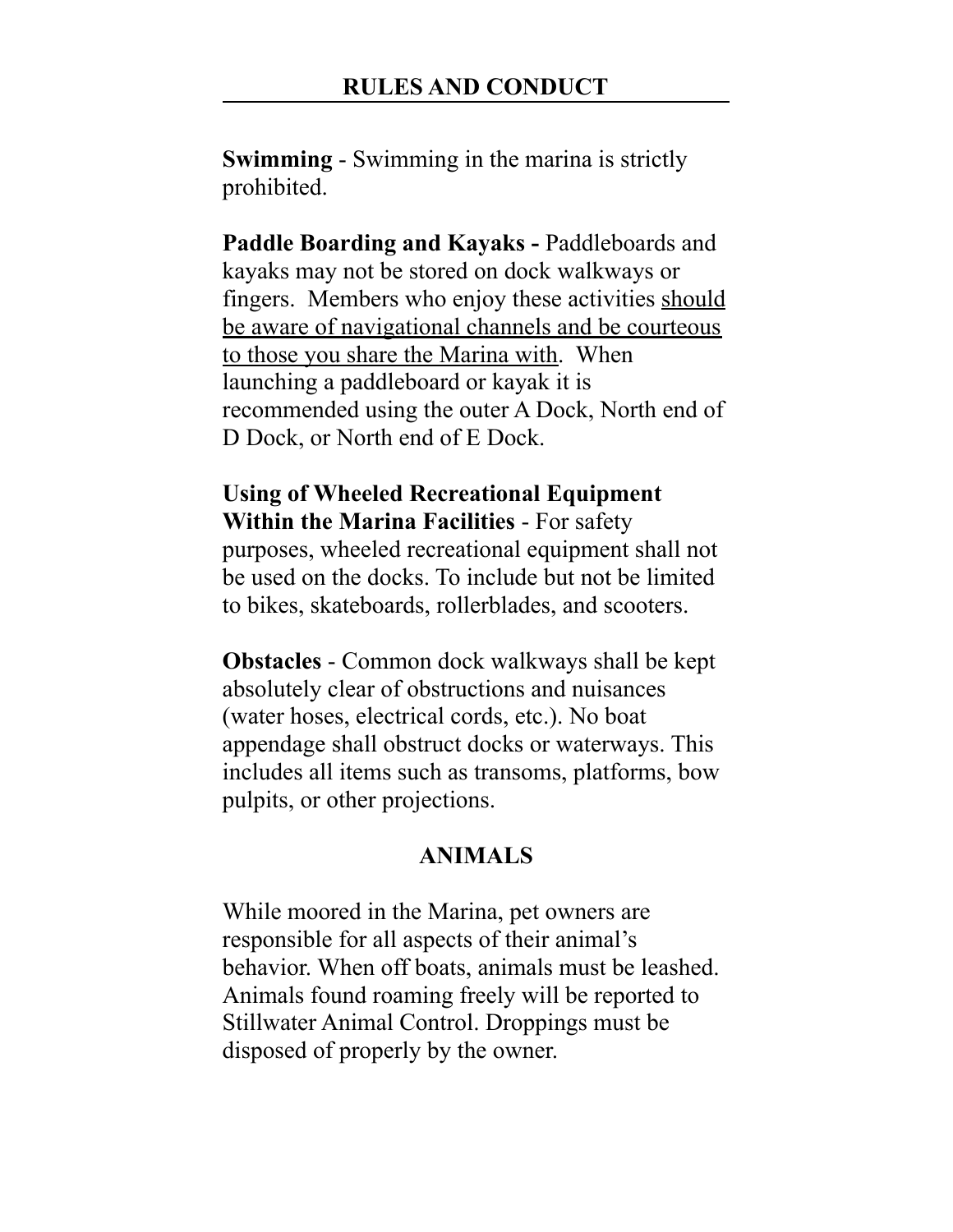**Animals** - Dog accidents that may occur on the dock should be cleaned immediately with a non-harsh cleaner. Recommended cleaner, Simple Green Outdoor Odor Eliminator & Natures Miracle. Dog owners will be assessed a \$50.00 fee if droppings or urination are not immediately addressed and properly cleaned. Excessive dog barking will not be tolerated.

### **FACILITIES**

**Slip modifications** - No modifications to slips are allowed.

**Secondary Watercraft**- A member is allowed 1 primary vessel and 2 secondary vessels. In the event, you own a second watercraft(s), the total length of your secondary watercraft(s) cannot exceed the width of your slip at the walkway. Your primary and secondary watercraft together cannot protrude more than 3 feet beyond the end of your dock finger and must be secure within your slip.

**3' Rule**- A boat shall not exceed the length of the slip by more than three feet in length (including all appendages such as bow pulpit and swim platform).

**Dock boxes -** Must be white or off-white marine-grade units. Dock boxes are not allowed on common walkways. Absolutely no holes of any kind can be made in the decking material by anyone other than MPYH employees.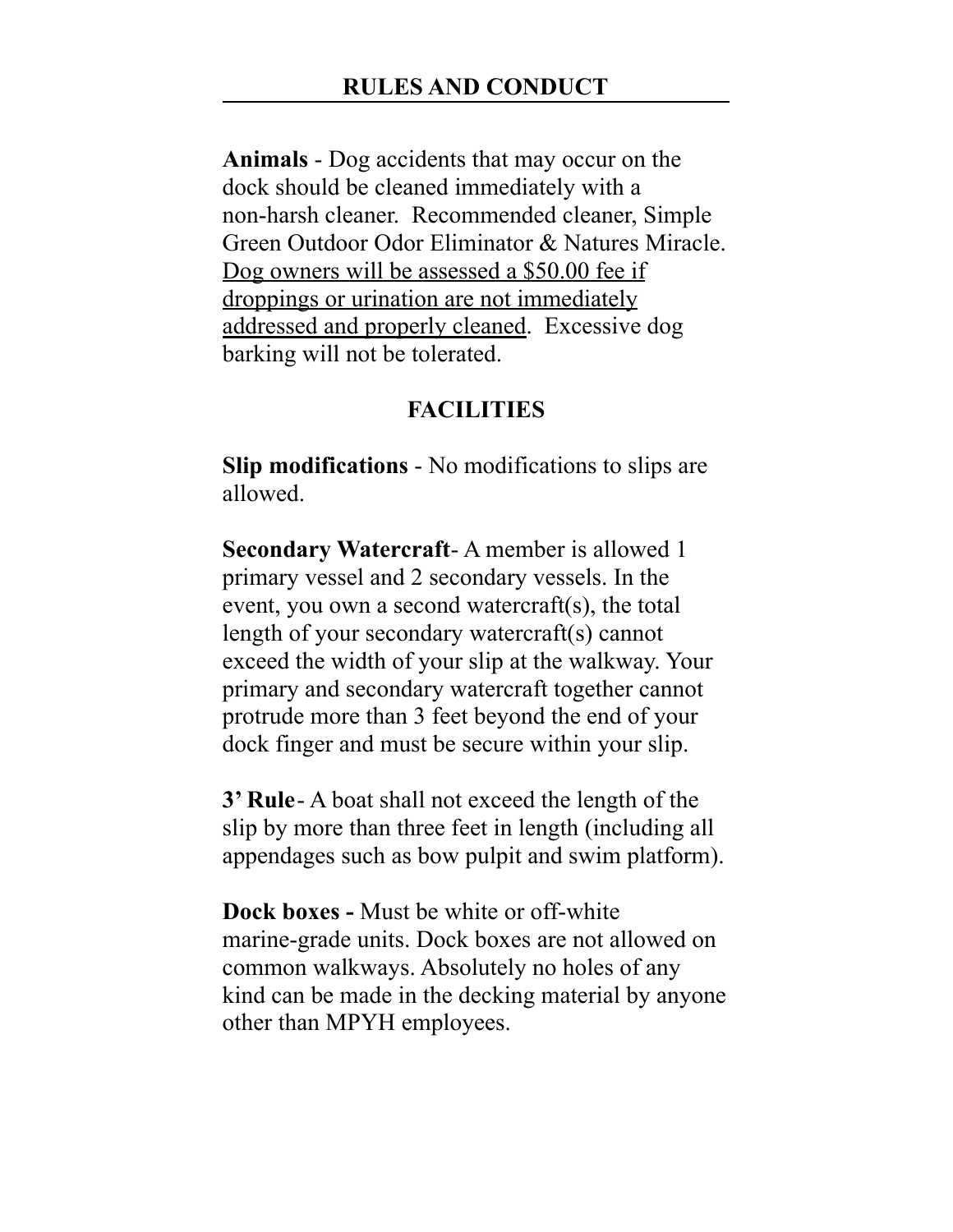**Dock Boxes** - No screws, nails, or anything else that could damage the surface of the docks can be installed by anyone other than MPYH employees.

**Stairs** - Stairs MUST be installed by MPYH maintenance. Stairs must be approved by MPYH maintenance and be of a uniform design, made of fiberglass or aluminum only. No home-made, wood, or stairs designed for any other purpose will be allowed. Stairs must be installed on your "half" of the finger.

**Power Washing**- Please do not use pressure washers on or around the Ipe decking, it will strip the oil from the wood.

**Shore Power Cords**- cannot lay on any portion of the docks. The skirt board is the only acceptable place to mount anything to help with cord management. MPYH maintenance will also help with the routing of cords.

**Dock Walkways and Fingers**- Keeping dock walkways clean and clear is required by the fire code and should be observed as a matter of courtesy. Please route power cords neatly, keep water hoses off the dock walkways, and personal property items should be kept on boats.

**Fenders** - Additional fenders can only be attached to the skirt boards. Absolutely nothing can be attached that will compromise the rub rail in any way. No screws or nails are allowed to penetrate the rub rail.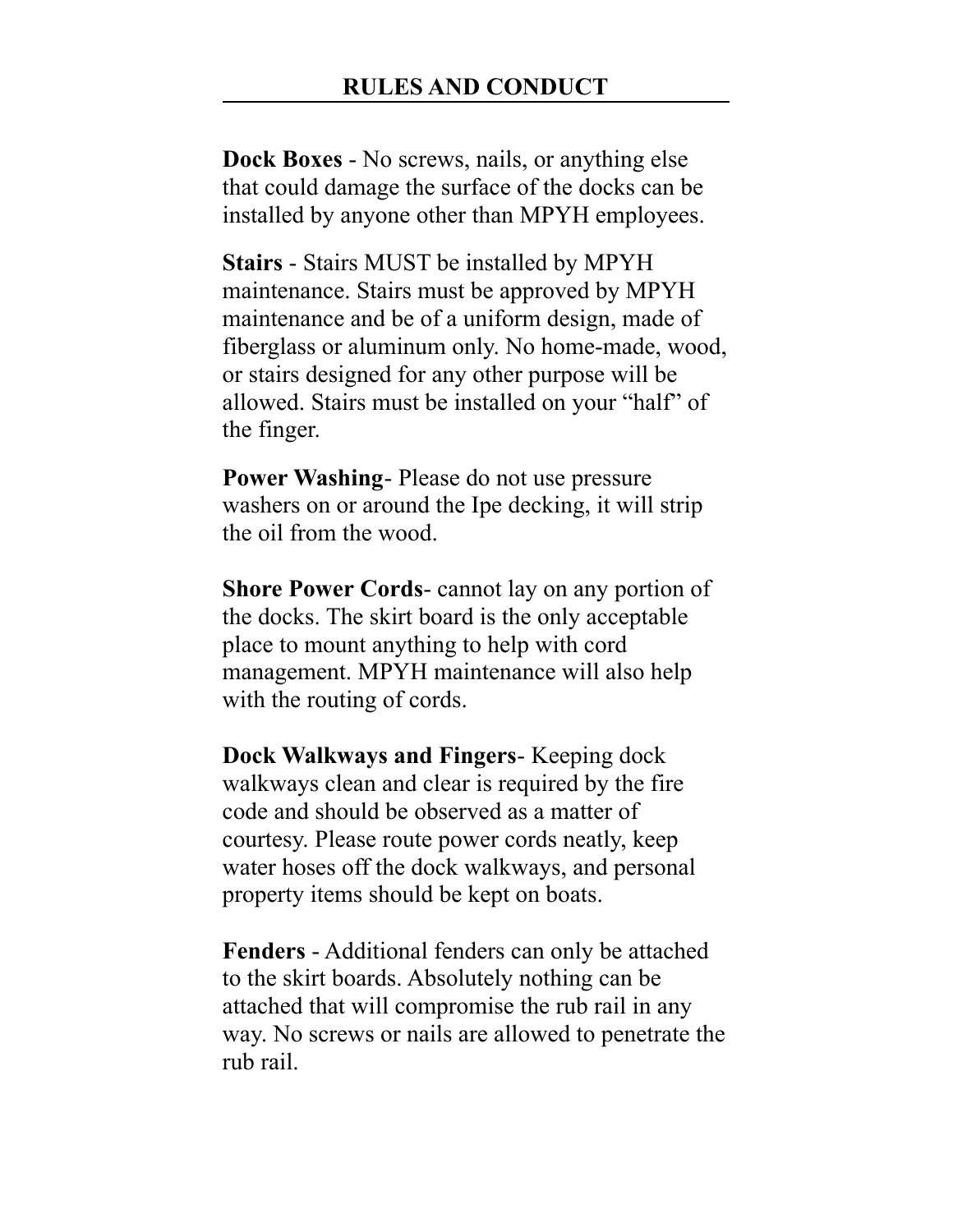**Appearance** - Laundry shall not be hung on boats or docks at any time. No rugs, carpet, bike racks, kayak mounts, etc. can be installed on the docks.

**Covered Slips** – Slips with slipcover framing are required to have a slipcover. Slipcovers and framing are considered personal property items and the responsibility of the slip owner. If the slip owner does not want to install a slipcover, the framing must be removed.

**Slipcover Condition** – Members are responsible for maintaining Slipcovers in satisfactory condition, free of tears and holes. MPYH Board has the right to assess any slipcover in poor condition with visual damage. A slip owner has the option to repair, replace or remove the slipcover.

**Debris** - Members shall not permit accumulations of debris, refuse, or unsightly material on their slips or common walkways. In the spring we experience a great deal of floating debris in the harbor including logs, trash, dead fish, and items washed into the river from yards and picnic areas. Trash such as cans, bottles, plastic, etc. should be put into the dumpster. Logs, branches, dead fish, etc. are part of nature's debris and may be moved out of the slips to continue their migration south.

**NOTE**: If you remove any of 'natures' debris from the river, it's yours and you will be responsible for disposing of it.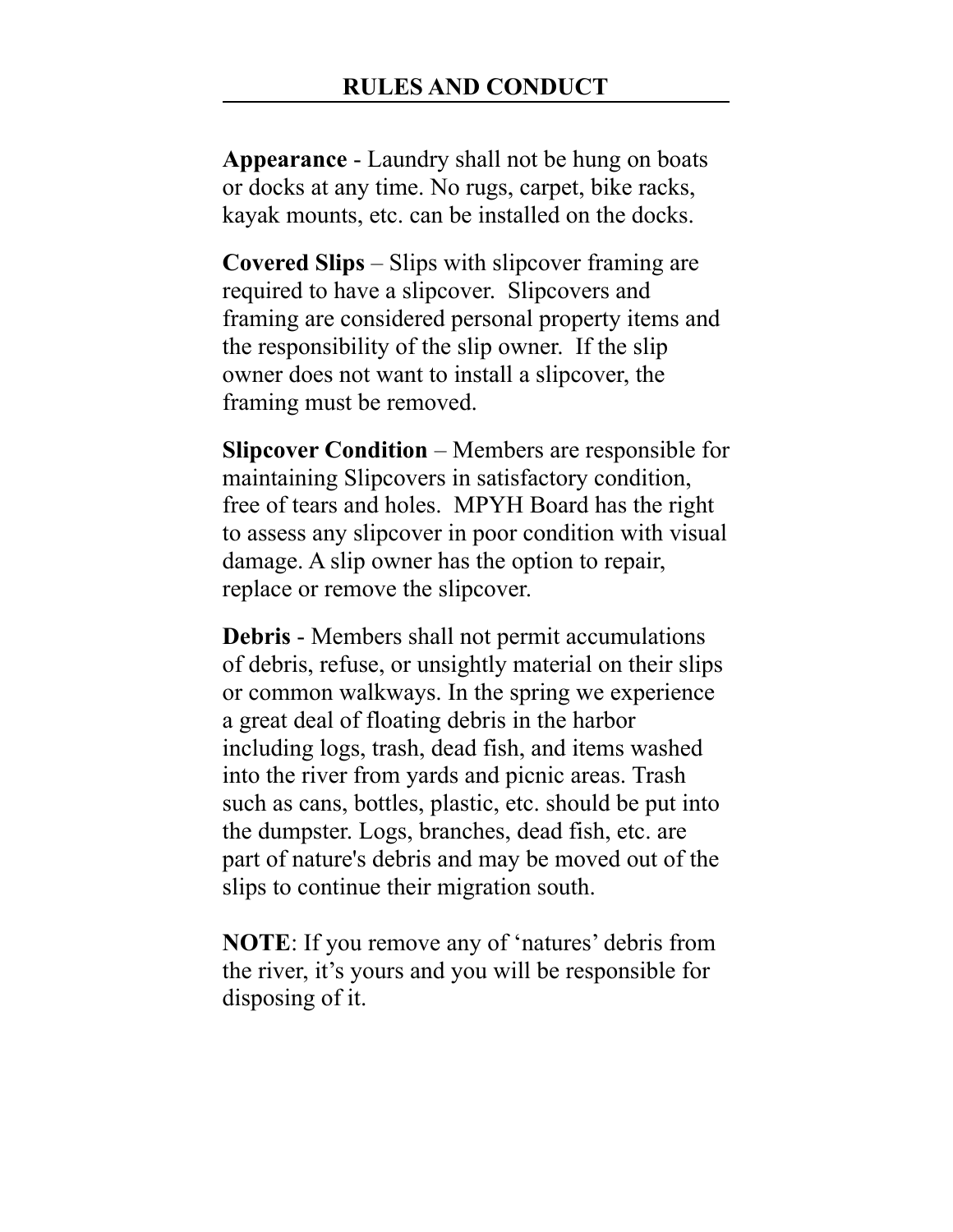**Signs** - Signs, other than slip number signs provided by the Association, are prohibited from being displayed.

**Mooring** - All boats shall be secured in their berths in an acceptable manner. For safety reasons, a vessel's bow pulpit may not hang over the dock for any reason. The owner is responsible for any damage to dock facilities caused by improper mooring. Mulberry Point Yacht Harbor has the right to adequately secure a boat and assess any costs involved in doing so.

# **How do I get cable TV/Internet service on my boat?**

Comcast is available throughout the Marina. Members should contact Comcast directly for pricing and package information. MPYH charges a one-time \$35.00 fee to prepare the stanchion for the Comcast tech, contact info@mpyh.com. Several alternatives also exist for internet TV services, the most popular include Ruko, Sling TV, and Hulu.

**Parking-** Parking is available to members on a first come first- serve basis. Under no conditions shall the parking lot be used for trailer storage, campers, or RVs.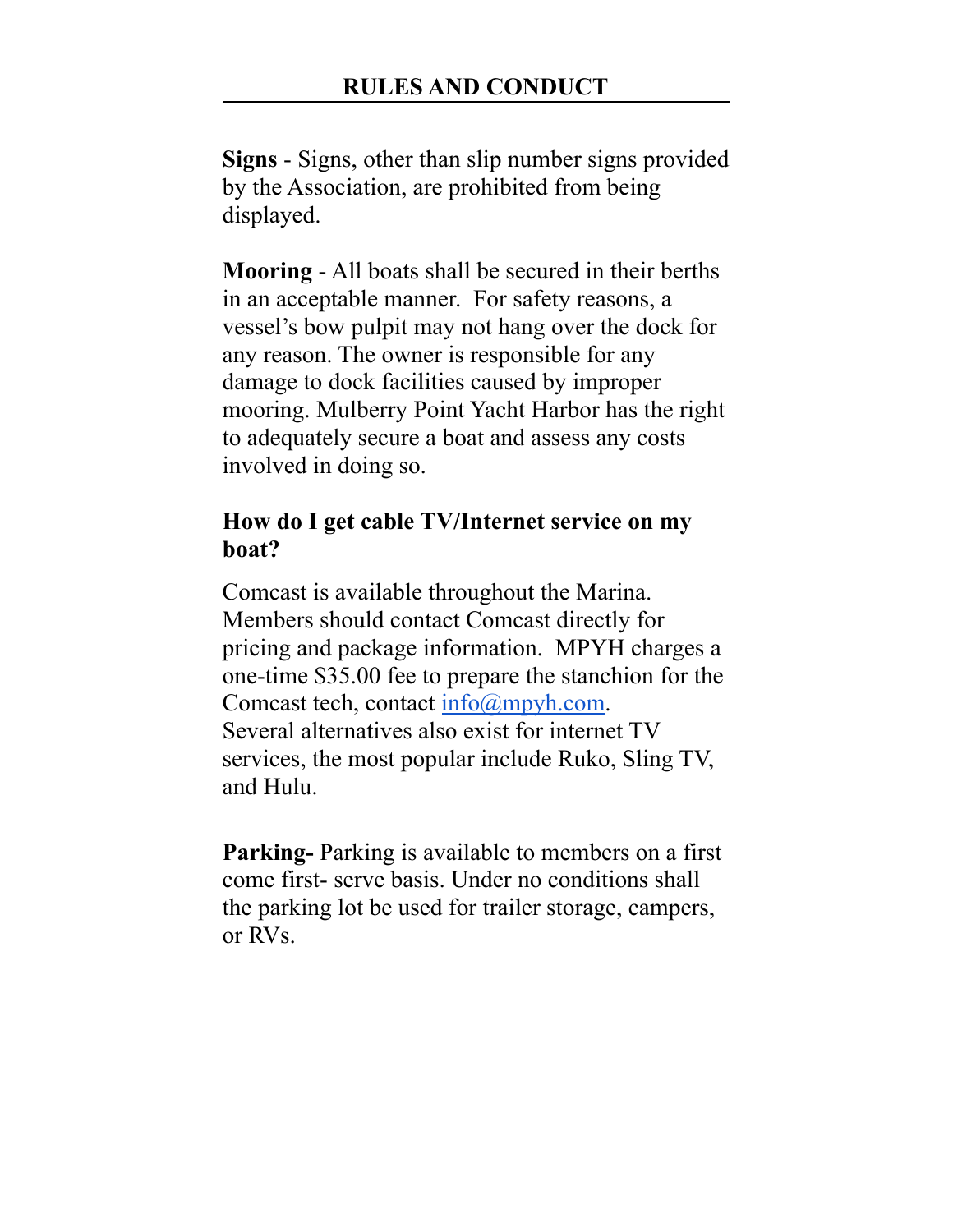### **UTILITIES**

**Air conditioners** - No air conditioner shall be operated in the absence of the owner for safety and electricity cost reasons. Please comply with this to help us keep the costs down.

**Heaters** - No heaters shall be operated in the absence of the owner for safety and electricity cost reasons.

#### **SECURITY**

**Security Gates-** An electronic locked gate access system has been installed for your security. We have also hired security to patrol the dock facilities from 10:00 pm to 2:00 am, on weekends beginning with the Memorial Holiday weekend and ending on Labor Day weekend. Trespassers may be spoken to at your discretion. Do not put yourself in jeopardy by confronting them. The Stillwater police have recommended that we call 911 to report any incidents in progress. They have committed to providing a timely response.

**Access Cards-** Slip owners may receive a maximum of two access cards and two mobile credentials per slip. If an access card is lost, the replacement cost is \$75.00 per access card. Slip owners who rent their slips, may requests (1) an absentee owner card or (1) a mobile credential with a refundable deposit of \$150.00.